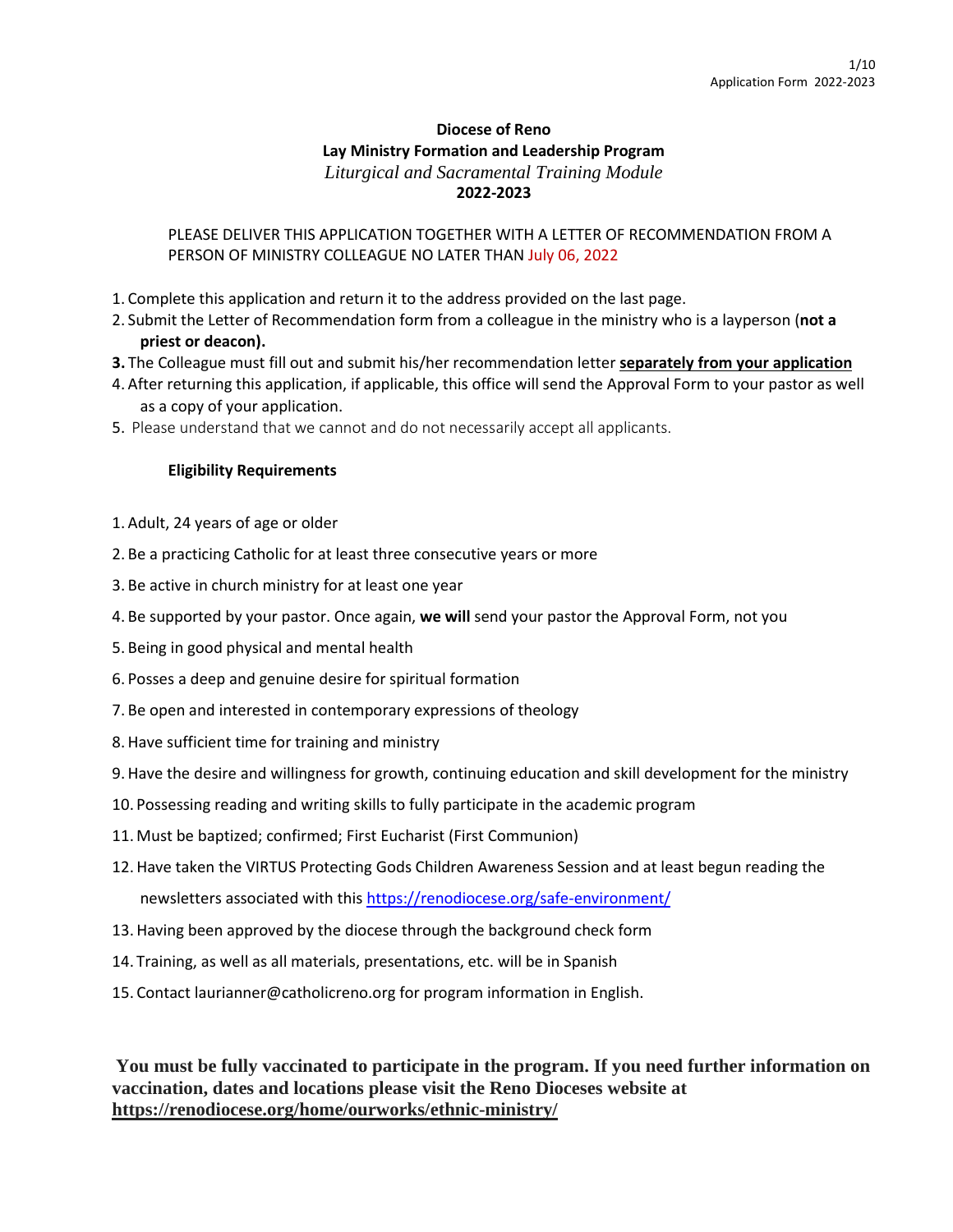|                                                          | PLEASE WRITE CLEARLY |                                                                                          |  |
|----------------------------------------------------------|----------------------|------------------------------------------------------------------------------------------|--|
| <b>OVERVIEW</b>                                          |                      |                                                                                          |  |
| Last Name                                                |                      | <b>First Name</b>                                                                        |  |
|                                                          |                      | 2. Preferred Name (as you want us to call you): ________________________________         |  |
|                                                          |                      |                                                                                          |  |
|                                                          |                      |                                                                                          |  |
|                                                          |                      |                                                                                          |  |
| 6. Address: ______________________________               |                      |                                                                                          |  |
|                                                          |                      |                                                                                          |  |
|                                                          |                      |                                                                                          |  |
|                                                          |                      | 9. Marital Status: Single____ Married ___ widowed _____ Divorced _____ Separated _______ |  |
|                                                          |                      |                                                                                          |  |
| program? Yes No                                          |                      | 11. Can we give your phone number, email, home address to the other participants in the  |  |
| 12. Do you regularly read and review your emails? Yes No |                      |                                                                                          |  |

FILL OUT THIS FORM COMPLETELY. REMEMBER THAT PRAYER IS PART OF THE TRAINING PROCESS

 $I.$ 

## 13. Have you ever participated in the Annual Diocesan Conference? **Yes No**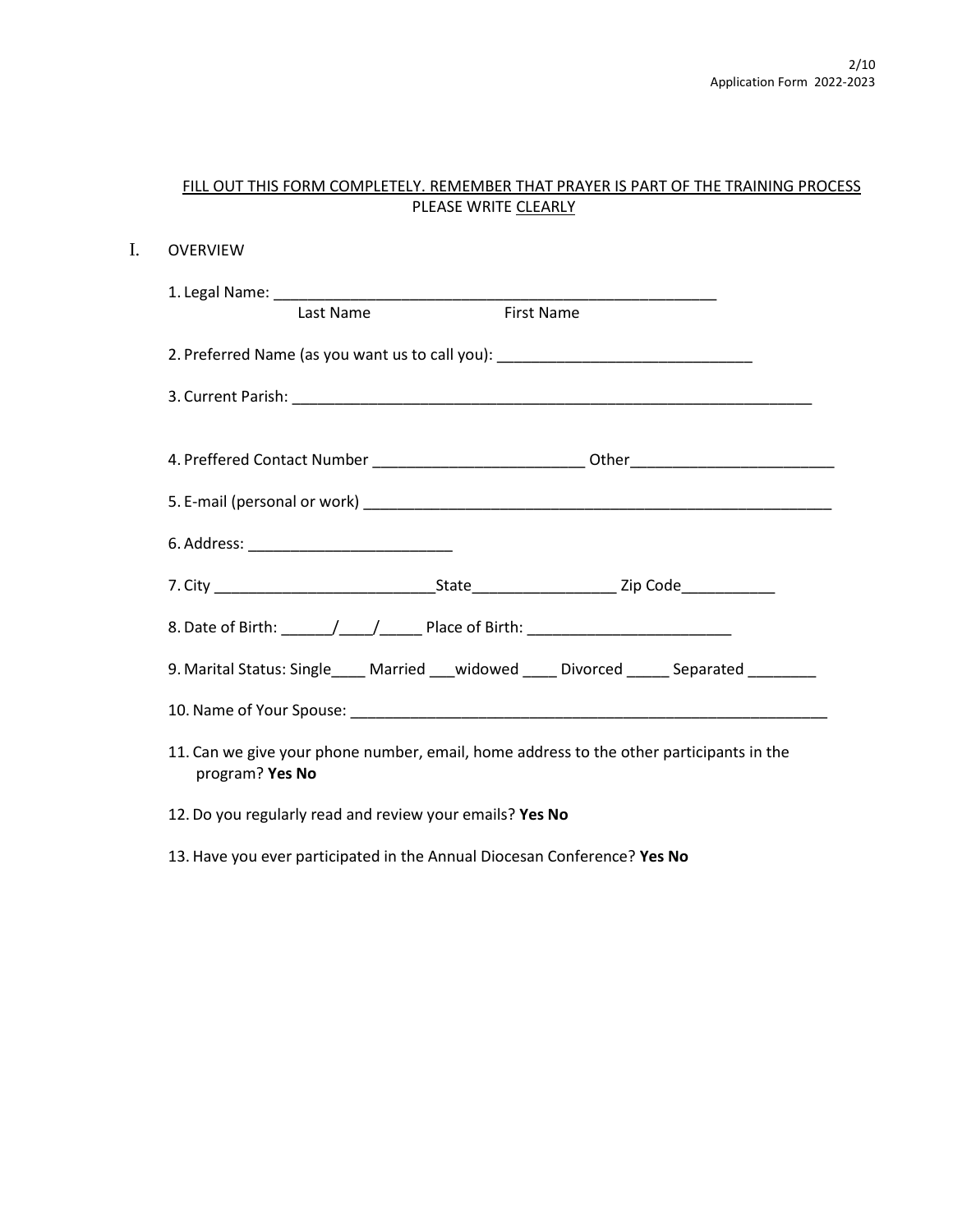#### **II. RELIGIOUS HISTORY**

- 1. Are you baptized Catholic?
- 2. If you were not baptized Catholic, please write down the year you became Catholic and briefly explain why you became Catholic:

3. Have you celebrated your First Communion/First Eucharist? \_\_\_\_\_\_\_\_\_\_\_\_\_\_\_\_\_\_\_

- 4. Have you been confirmed in the Catholic Church? **Yes / No**
- 5. Have you been out of the practice of the Catholic Church faith for more than 3 years? **Yes / No**
- 6. Have you been in the seminary or religious community? **Yes / No**

If you have been, please explain briefly and why you are no longer participating

#### PARISH AFFILIATION

- 1. Number of years in your parish actual
- 2. Parish that is sponsoring you
- 3. How long have you lived in the Diocese of Reno? \_\_\_\_\_\_\_\_\_\_\_\_\_\_\_\_\_\_\_\_\_\_\_\_\_\_\_\_\_
- 4. How long do you expect to stay in the Diocese?

#### III. **Finance**

- 1. The cost of the program is \$450 per year. A security deposit of \$150 is required. Deposit must be paid before the first class. This deposit is non-refundable. (You will be notified of your acceptance into the program by July 10, 2022).
- 2. Who will pay your tuition?
	- $\Box$  My parish (talk to your parish priest)
	- Myself
	- $\Box$  Between myself and my parish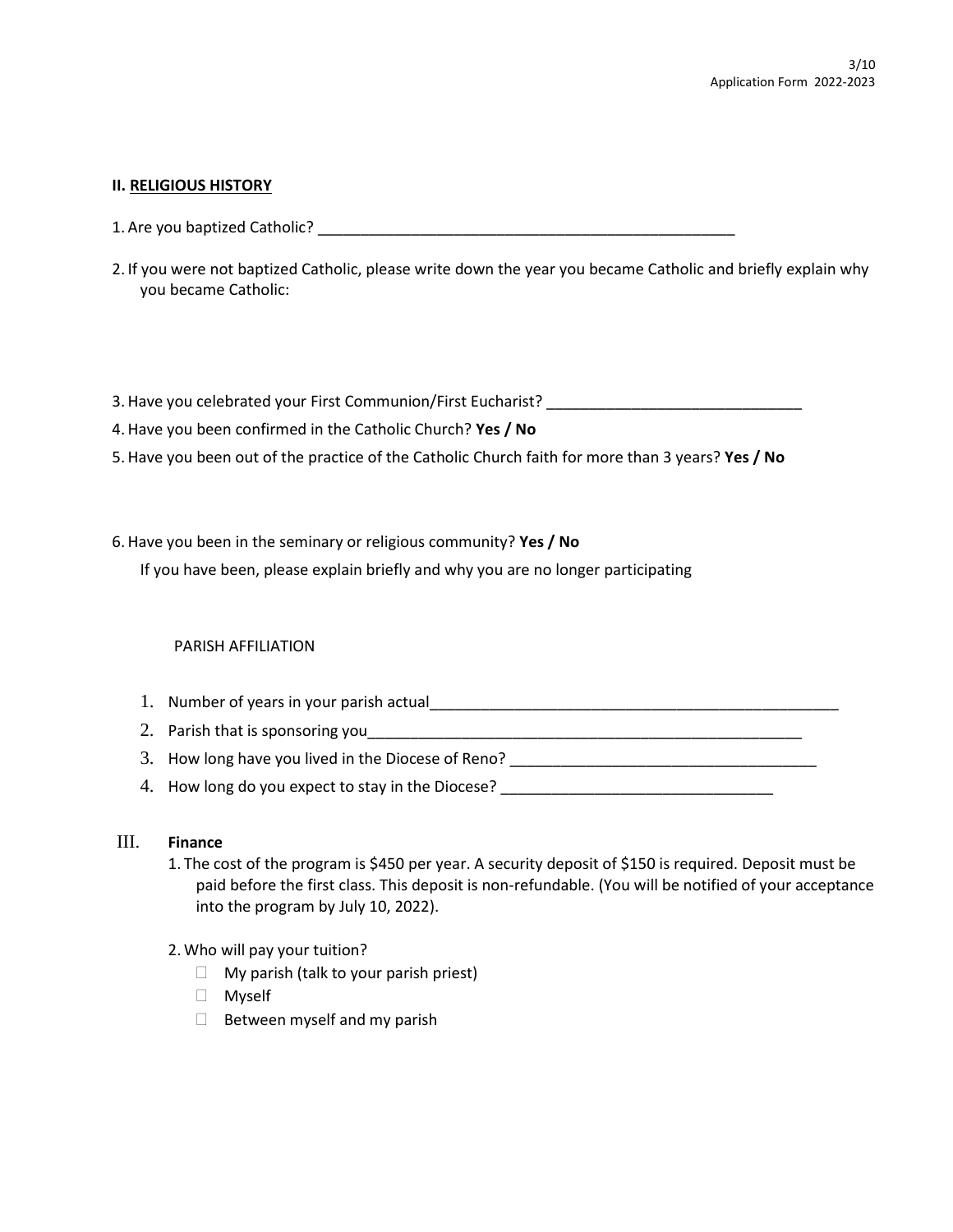## IV. **MARRIAGE AND FAMILY**

- 1. \_\_\_\_Married
- 2. \_\_\_\_ Single
- **3. If you are married,** have you and your wife discussed your entry into the Training Program and ways you can prioritize time?

# 4. Have you discussed this commitment with your sons and daughters and other family members? **Yes / No**

## V. **Work**

1. Profession / Occupation \_\_\_\_\_\_\_\_\_\_\_\_\_\_\_\_\_\_\_\_\_\_\_\_\_\_\_\_\_\_\_\_Number of Years\_\_\_\_\_\_\_\_ 2. I am currently \_\_\_\_\_Employed\_\_\_\_\_Self- employed\_\_\_\_\_Retired

## VI. **Health**

1. What is your overall health? 2. Describe any physical disability or chronic illness that may require a Special consideration.

#### VII. **Education**

1. Circle the highest degree you completed:

| Grade school | Middle school | High School | College/ University |  |
|--------------|---------------|-------------|---------------------|--|
|              |               |             |                     |  |

| 2. Graduation Dates: |  |  |
|----------------------|--|--|
|                      |  |  |

Grade school and Middle school and High School and College/ University

3. If you took courses at a College/ University, what is your Title? \_\_\_\_\_\_\_\_\_\_\_\_\_\_\_\_\_\_\_\_\_\_\_\_\_\_\_\_\_\_\_\_\_\_\_\_\_\_\_\_\_\_\_\_\_\_\_\_\_\_\_\_\_

4.Name of the school where you took the courses of your highest educational level:

\_\_\_\_\_\_\_\_\_\_\_\_\_\_\_\_\_\_\_\_\_\_\_\_\_\_\_\_\_\_\_\_\_\_\_\_\_\_\_\_\_\_\_\_\_\_\_\_\_\_\_\_\_\_\_\_\_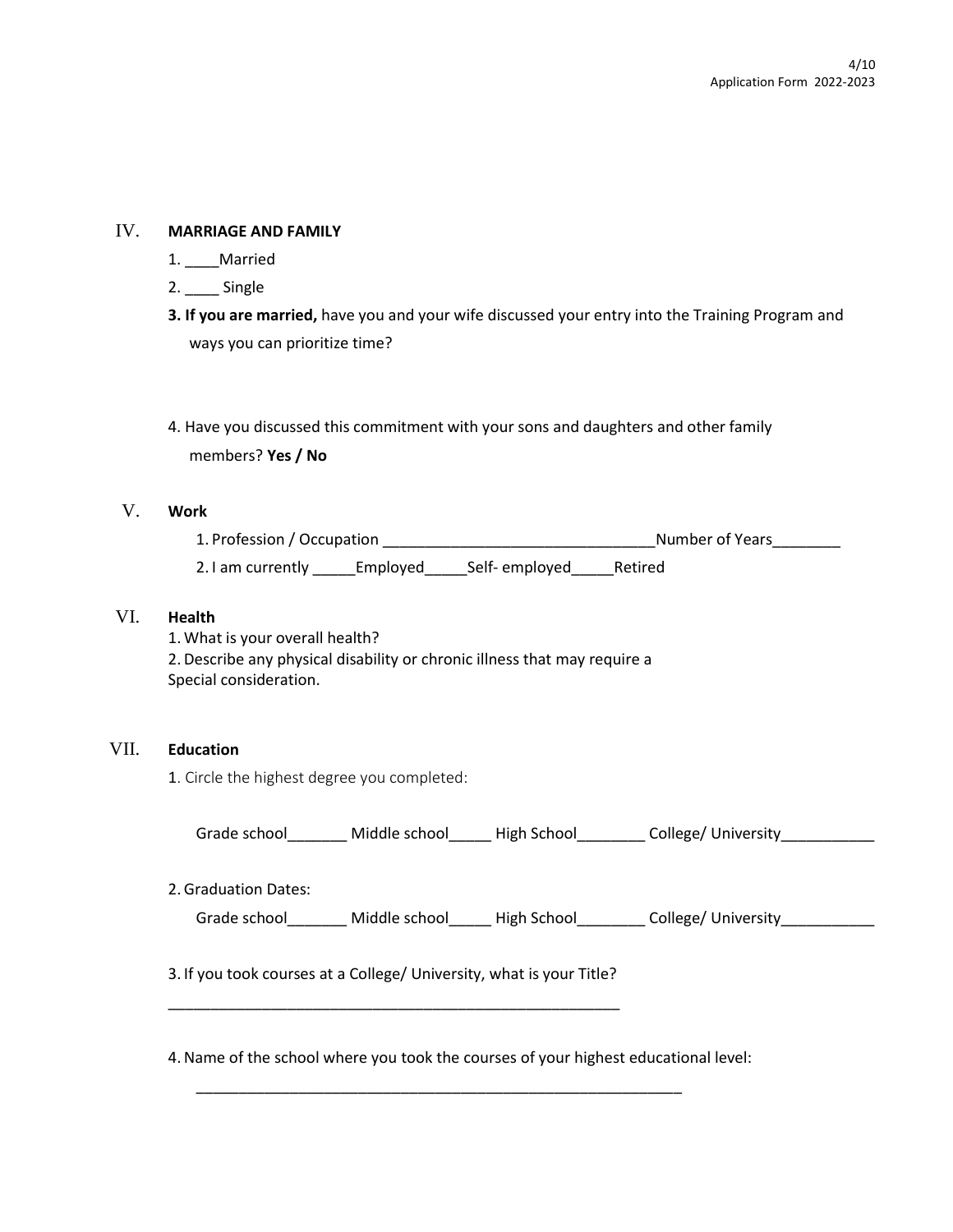5. In addition to assistance and active participation in the class, the Lay Ministry's Training and Leadership program requires:

- about 10-12 hours of theological reading per month
- written reflection documents to be delivered in the next class
- a pastoral project, approved by its pastor and the director of P.F.M.L.L
- find best practices in other parishes/places for your project
- lead the group in prayer, as part of a team, following the instructions given.
- Is any of this a concern for you? **Yes / No**
- If yes, please explain:

\_\_\_\_\_\_\_\_\_\_\_\_\_\_\_\_\_\_\_\_\_\_\_\_\_\_\_\_\_\_\_\_\_\_\_\_\_

5. Do you master a language other than your original language?

7. What are some skills or training you have obtained?

## VIII. **FORMATION**

1.One of the objectives of this program is to build a community of faith among members. Some of the activities may be aimed at achieving this goal.

a. Is this aspect of training valuable to you? **Yes / No**

- 2. Have you taken Bible courses ? **Yes / No**
	- a. What courses have you taken?
	- b. Mention the Institution or Group:
- 3. Have you taken the **Temperament/ Myers-Briggs indicator? Yes No**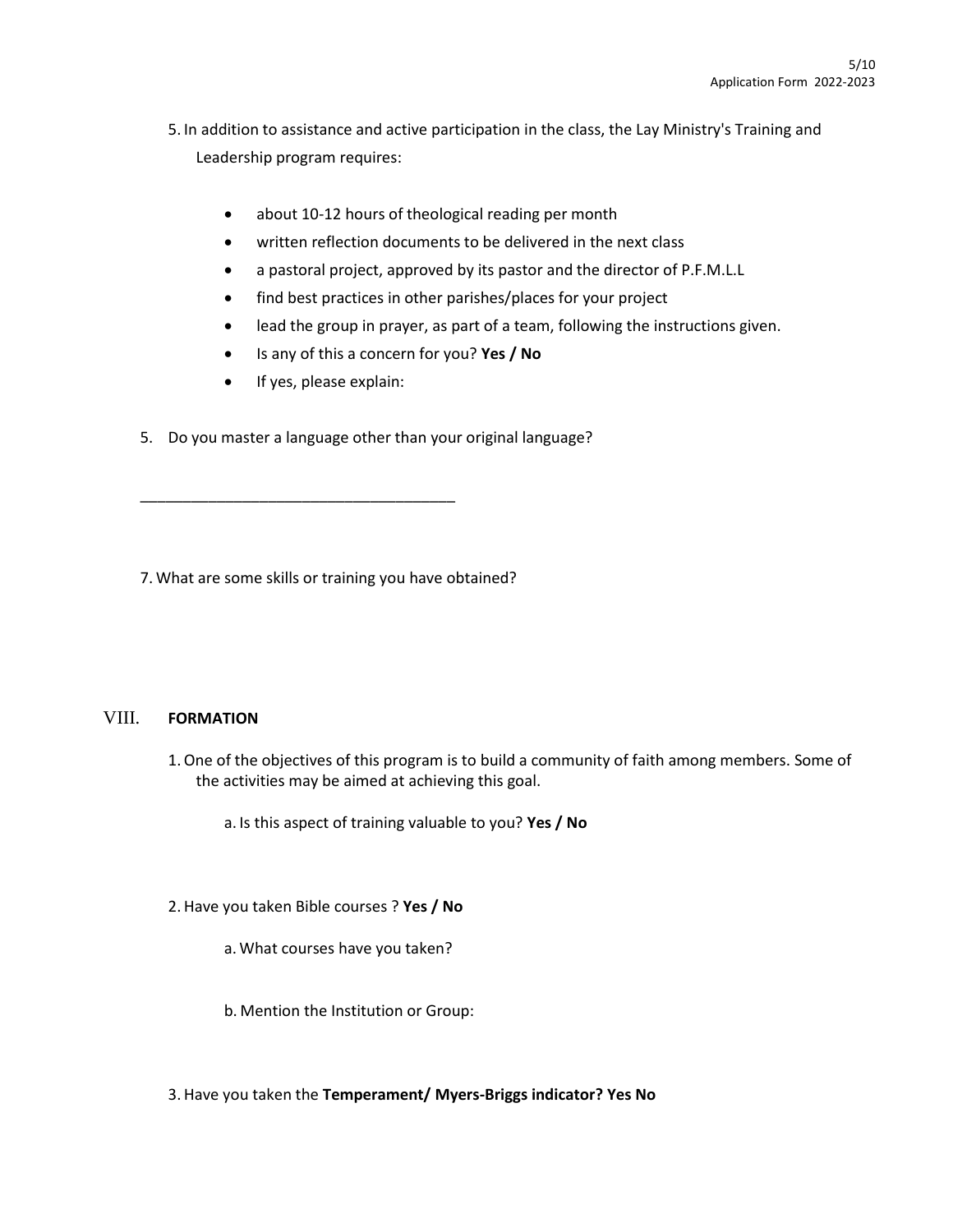#### **4.** Have you taken **Emergenetics**? **Yes No**

#### IX. **Participation in other Training Programs:** (Check all that apply)

- □ Certification as Catechist
- □ Charismatic Renewal
- $\Box$  Christianity Courses
- $\Box$  Training for the Lay Ministry (Diocese of Reno)
- $\Box$  Prayer and Life Workshops
- Marriage Meeting
- Withdrawals
- □ Why Catholic?
- $\Box$  Others (Please describe)

## X. **Ministry**

Please select the ministries in which you are currently involved. Then place a star (\*) in the **ONE that** is most meaningful to you in your life.

- Catechist
- Religious Education
- $\Box$  Hispanic Ministry

#### **CONTINUES MINISTRY**

- $\Box$  Music
- $\square$  Evangelization
- □ Pastoral Council/Parish
- □ Committee / Parish School
- $\Box$  RICA Team
- $\Box$  Sacristan
- $\Box$  Coordinate the Liturgy
- Reader
	- Minister of Communion
		- $\Box$  Social Justice
		- D Prison
		- Youth Pastoral
		- $\Box$  Teens
		- Confirmation
		- □ Other (Please describe)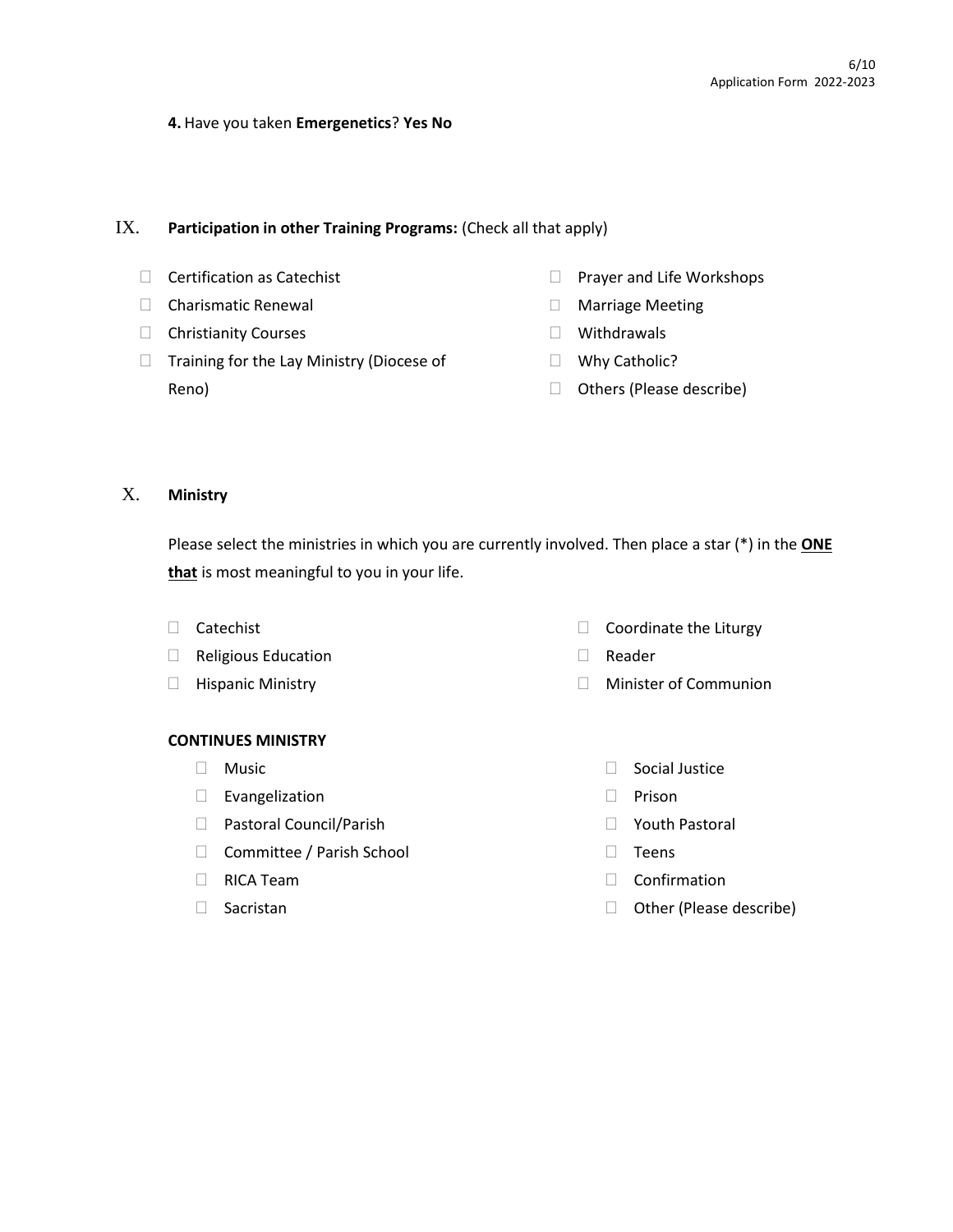- 1. In which of the activities mentioned above do you have a leader / director role?
- 2. Other comments on your past/present ministerial participation that you want us to know about:
- 3. In one or two sentences, answer the question **"Who is a leader?"** You can use your own words or you can quote someone else. If you're quoting someone else, be sure to indicate who you're quoting."

- 4. How would you like the Church in our Diocese to be in 10 years?
- 5. Please put an X in prayer that best describes your participation in the ministry as a call from God:
	- $\Box$  I feel that what I'm doing is a call from God
	- $\Box$  I do not feel that my participation is a call from God
- 6. Please put an X in the sentence that best describes your sense of connection with the diocese and other parishes in the diocese:
	- $\Box$  I feel very connected to the diocese and other parishes
	- $\Box$  I feel somewhat connected to the diocese and other parishes
	- $\Box$  I do not feel very connected to the diocese and other parishes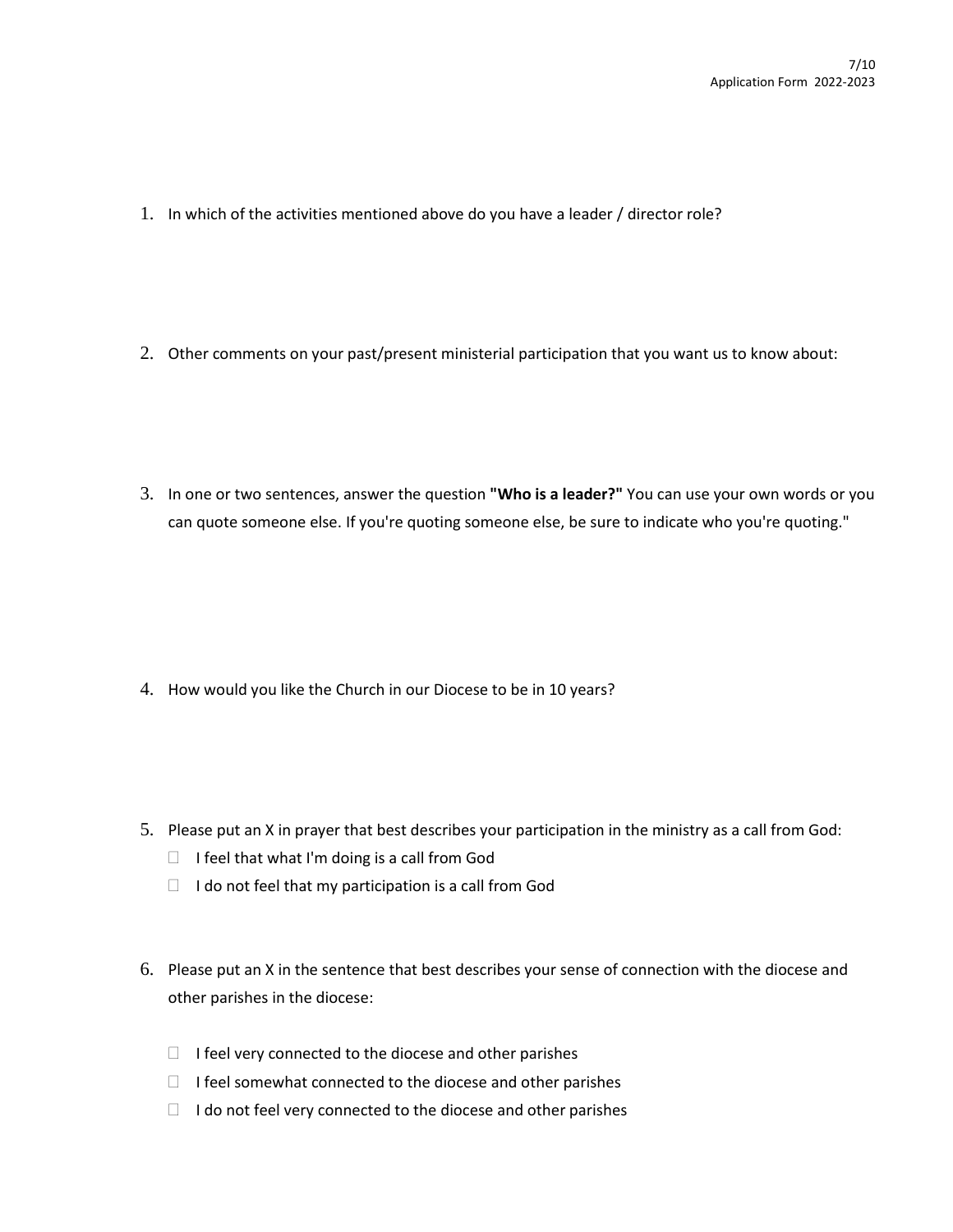7. "My ministry gives me the opportunity to:"

- 8. What is **one of the goals** you have when joining this training process? What do you hope to achieve by participating? What are you looking for? You must have at least 1 goal and must be measurable in some way.
	- Enter your goal:
	- How will you measure it in the end to see if you've made it?

9. In addition to your goal, what else do you want to achieve from this program? Why do you want to do it?

10. Briefly tell us anything else you'd like us to know: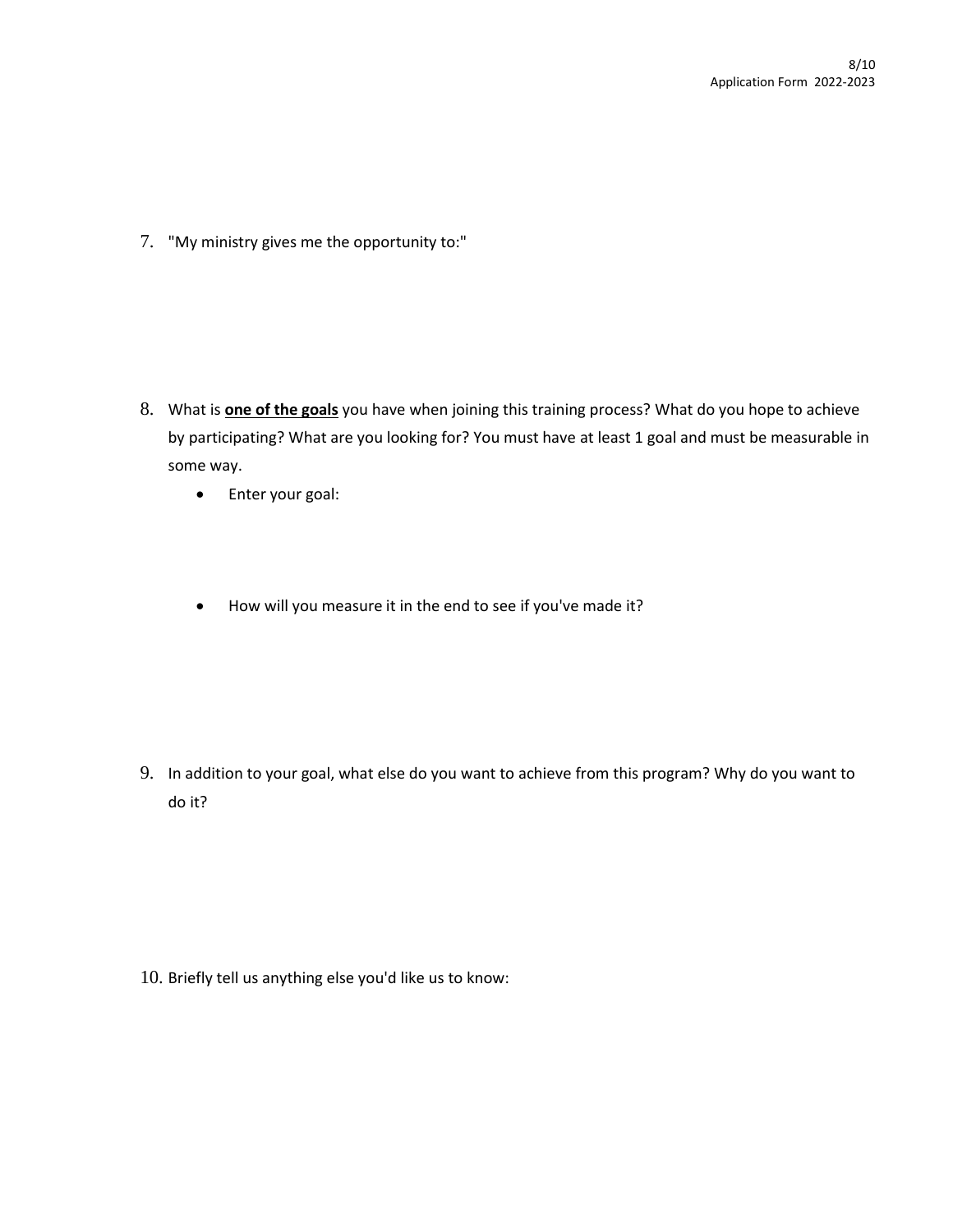- 11. How did you hear about this program? (Circle all that apply)
- $\Box$  Spoke with someone who has already participated in the program
- $\Box$  Diocesan announcements
- $\Box$  Parish bulletin
- $\Box$  The priest recommended it to me
- □ Other

#### **Conclusion**

The Ethnic Ministry Office adheres to a policy of strict confidentiality of registrations. This application and all other information received will be kept confidential and disclosed only to persons associated with the application process.

I certify with my signature that the information in this application is true and complete according to what I know and understand. I understand that any misrepresentation of facts may be sufficient cause to refuse admission.

I give permission to the Training Team of the Lay Ministry and Leadership to contact my pastor, as well as any other reference related to this application, if necessary.

I have completed the Safe Environment training program and a background check through the diocese.

I understand that the completion of this training process for lay ministry and leadership does not guarantee me a job in this Diocese or anywhere else.

I will not record any videos without the presenter's permission.

I understand that the use of cell phones during sessions will be limited and I will comply with the rules.

I understand that the publications of the speakers' presentations will be for the use of the participants only.

\_\_\_\_\_\_\_\_\_\_\_\_\_\_\_\_\_\_\_\_\_\_\_\_\_\_\_\_\_\_\_\_ \_\_\_\_\_\_\_\_\_\_\_\_\_\_\_\_\_\_\_\_\_\_\_\_\_

I understand that my photo can be used digitally, online or printed, with my name on it.

**Signature of the Applicant Date Date Date Date Date Date** 

**More on the next page**